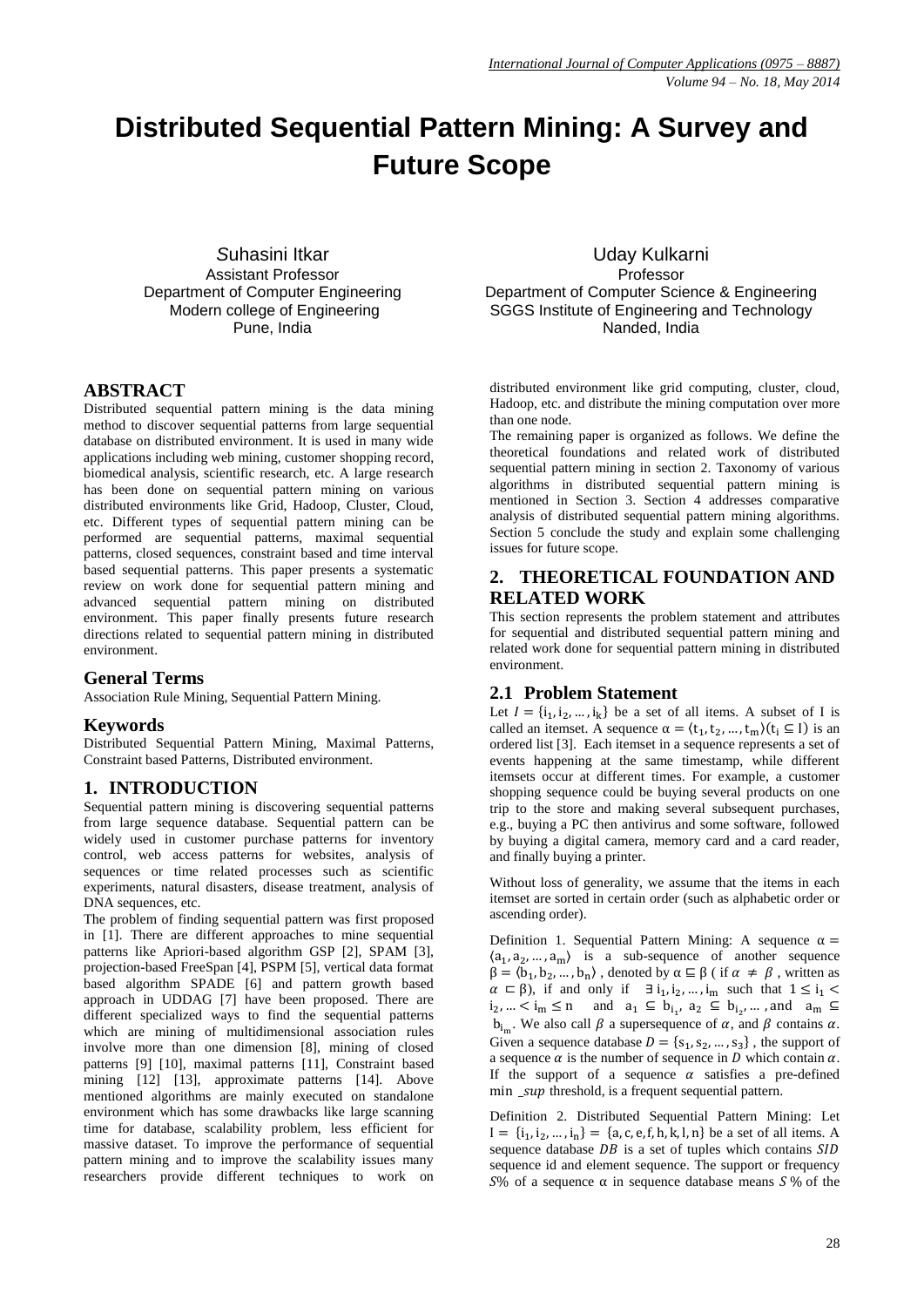tuples in DB involving  $\alpha$  and the sequence  $\alpha$  is called sequential pattern. Suppose database  $DB$  is distributed horizontally and  $n$  nodes want to mine sequential patterns. That is, the database  $DB$  is horizontal distributed on n nodes  $(s_1, ..., s_n)$ , and  $DB = DB_1 \cup DB_2 \cup ... \cup DB_n$  where  $DB_i$  is distributed on  $s_i$ . Let the global support threshold is  $S\%$ . Let X. sup and X. sup<sub>i</sub> be the frequency counts of an element X in  $DB$  and  $DB_i$  respectively. Then, the sum of global support of X in  $DB$  is computing as X. sup =  $\sum_{i=1}^{n} X \cdot \sup_{i}$ . The sequence X is globally large if  $s \rightarrow \infty$   $(\sum_{i=1}^{n} |DB_i|)$  and X is called global sequential pattern.

### **2.2 Related Work**

Based on unity of patterns to be mined patterns are categorized as closed sequences, constraint based and maximal patterns which are discussed in closed frequent itemset in [15] [16], constraint frequent itemset in [17] [18] and maximal frequent itemset in [19][20].

Mining sequential patterns have some disadvantages like scalability problem; maximum time required for scanning the database, unable to store patterns in memory and is not suitable for large dataset mining. So moving towards distributed environment is very important to solve the challenges in sequential pattern mining. Sequential pattern mining can be implemented in distributed manner.

A variant of the parallel tree projection based frequent sequence mining algorithm is designed in [21]. The parallel closed sequential pattern mining algorithm (Par-CSP) which executes on distributed memory system was introduced in [22].

In [23] [24] Apriori based GSP algorithm is implemented on grid computing environment which is easy for loosely coupled methods. Grid computing environment requires a complicated method of data partitioning, approach to determine and assign the job to grid node dynamically and less powerful grid can degrade the performance of complete grid system.

Cluster based algorithm is developed in [25], where based on similarity definition algorithm groups the sequence data into some clusters and then distribute the cluster on distributed memory parallel computer nodes.

Standing for Sequential Pattern Mining on the Cloud (SPAMC) algorithm is implemented in [26] which are based on MapReduce framework and it is extended from SPAM. Sequential pattern mining on massive dataset on Hadoop environment has been proposed in [27] which is based on MapReduce programming model and uses PrefixSpan algorithm [28]. Distributed sites are used for sequential pattern mining of multidimensional sequential patterns in [29].

# **3. TAXONOMY OF DISTRIBUTED SEQUENTIAL PATTERN MINING**

This section explains sequential pattern mining algorithms which have been implemented on distributed environment. Distributed sequential pattern mining is categorized in two parts as basic sequential pattern mining on distributed environment and advanced distributed sequential pattern mining with specific types like maximal, approximate and time interval based patterns.

### **3.1 Distributed Sequential Pattern Mining**

An abundant research has been done for finding sequential pattern mining in parallel and distributed areas like Hadoop, Grid, Cloud, etc. This section provides progress of algorithms for finding basic sequential patterns in distributed environment. The comparative study of these algorithms is done in section 4 on the basis of methodology used and evaluation parameters.

### *3.1.1 Parallel Transaction Decomposed Sequential Pattern Mining (PTDS)*

In PTDS [30] transactions are decomposed to mine the sequential patterns and pattern growth approach is greatly accelerated to improve the efficiency of large scale data. First, PTDS sorts the sequences and plan the sequences with identical or similar prefix, which is considered as first transaction of each sequence. The input sequence is split in to two parts one is the first transaction and other is the remaining part of transaction in the sequence. PTDS collects sequences with equal prefix, decompose the prefix and applies serial sequential pattern mining method on the set of subsequences; each one contains the remaining transactions of the raw sequence, and finally merges the mining results together. PTDS is implemented using MapReduce framework on Apache Hadoop environment which greatly accelerate pattern growth approach and improves the performance and efficiency of parallel sequential pattern algorithm on large scale data.

### *3.1.2 CLAP: Collaborative pattern mining for distributed information system*

Mining of data in distributed information system is divided into three parts are one identify locally important patterns on individual database, second determine major patterns after combining distributed database into single view and third find patterns which follow special relationship across different data collection. This algorithm [31] make use of pattern mining for query processing to satisfy user specified query constraints to discover patterns from distributed databases. In existing system pattern pruning is based on single database, so to solve this problem cross-database pruning concept is used for distributed sequential pattern mining. CLAP encourage pattern discovery in distributed approach where each distributed site carries pattern pruning in collaboration with its peers by employing bloom filter based pattern switching mechanism. A bloom filter is space efficient data structure which contains k hash functions,  $H_1(.)$ ,  $H_2(.)$ , ...,  $H_k(.)$ and binary array of m bits. Patterns like  $x_1, x_2, ..., x_n$  can be added into the bloom filter to check whether pattern exist in bloom filter or not by using all  $k$  hash functions to map  $x_t$  to k positions.

CLAP system consist of mainly two parts as one construction of FP-tree and bloom filter for each local site and second CLAP cross database pruning and pattern growth. CLAP only focuses on frequent itemset mining.

### *3.1.3 Mining Sequential Patterns on Grid computing environment*

GSP algorithm which is apriori based approach is implemented on grid-computing environment. Apriori based algorithm are not having good performance but due to its loosely coupled processes, it is suitable to implement on distributed environment like grid. Two types of grids are designed data grid which is used to retain and provide data for mining while other is computing grid which is used to perform computing related job in sequential pattern mining. GSP is having five phases like first phase is sorting which sorts the database in order; second phase is litemset means collection of frequent items, third phase transformed the database by transforming frequent itemsets into unique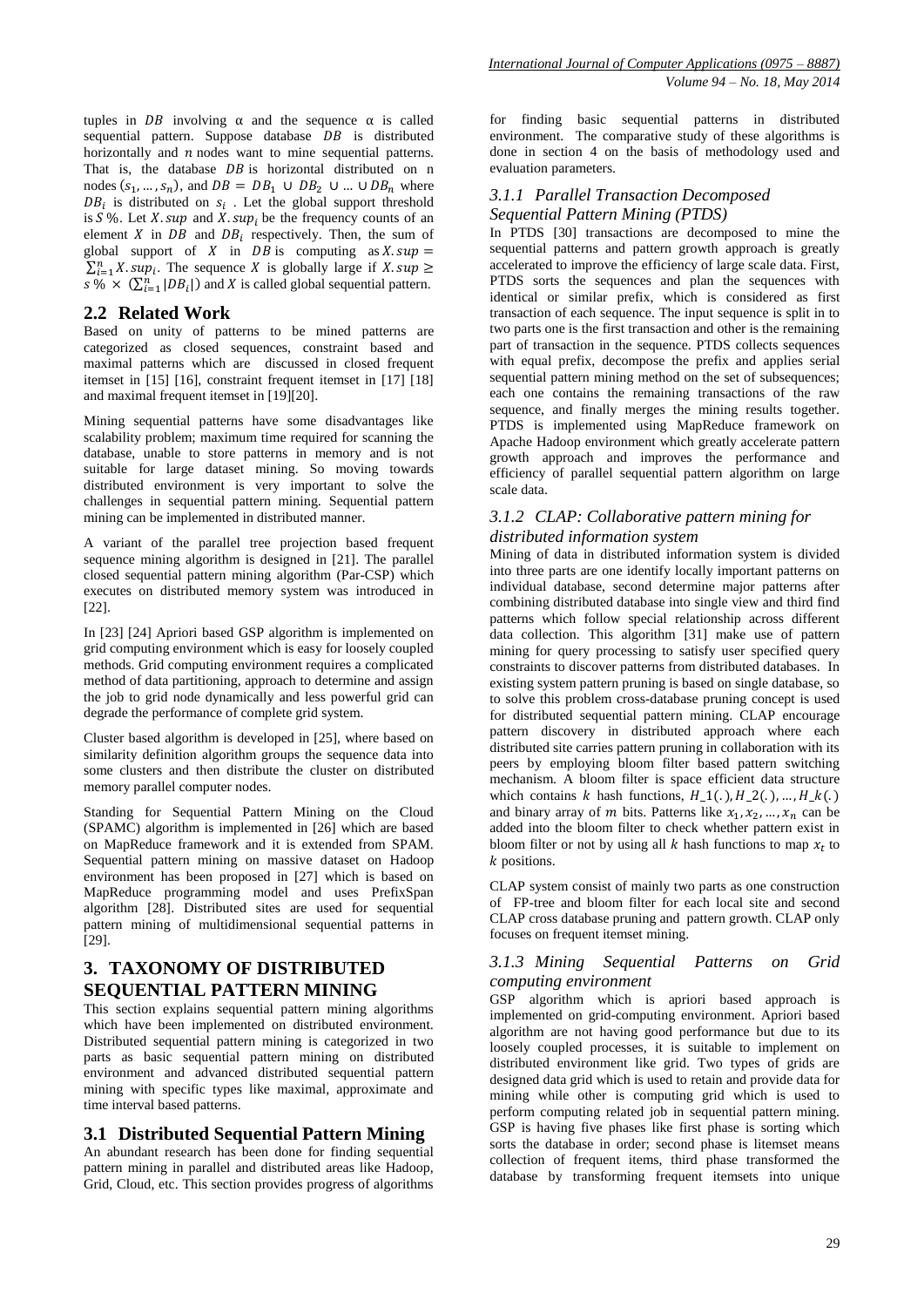identification, fourth phase sequence of length where sequences are generated iteratively and fifth phase is maximal where frequent subsequences that are involved in other mined sequences are removed.

In grid environment all grids are installed with full functionality including all phases of GSP algorithm, each of which is wrapped by globus toolkit services. When user wants to perform sequential pattern mining, one computing grid is selected as master grid which takes care of all computing process of mining task and at least one data grid is select to retain the database. User can select one of the strategies for partitioning the mining task are as all mining tasks on single grid with complete or partial dataset and single mining task on single grid with complete or partial dataset. Through globus toolkit 3 wrapping, mining tasks are submitted to running client grids and message of progress on mining is returned and displayed on master grid. The algorithm is tested by changing the number of grids.

Mining sequential pattern in grid computing environment which uses divide-and conquer strategy and several monitoring mechanism for mining process are studied in [23].

### *3.1.4 Parallel Frequent Set mining using Inverted Matrix Approach*

The new representation of transactional database is used in terms of Inverted matrix [32] which is distributed among the parallel nodes. For each parallel node the frequent item from the inverted matrix are assigned. Parallel nodes generates Co-Occurrence Frequent Item (COFI) tree for assigning frequent item. All nodes accomplish the mining process which generates all frequent items in which the assigned items are participated. Here the communication between the master node and all parallel nodes to generate all frequent itemsets is less.

There are two techniques used for assignment of frequent item to the parallel nodes, are one Alternate Loop Splitting (ALS), and second Block Loop Splitting (BLS). In ALS, all n frequent items from the inverted matrix where items are stored in ascending order of their support value are evenly assigned to m nodes, one by one

In BLS, for all n frequent items from the inverted matrix, first n/m items are assigned to node 1, next n/m items are assigned to node 2 and so on. It has been observed ALS achieves better time complexity as compared to BLS. Also both the parallel techniques are found to be better than sequential algorithm.

### *3.1.5 Sequential Pattern Mining on Cloud (SPAMC)*

When dealing with big data traditional algorithm suffers from scalability problem. So to improve the scaling problem SPAMC [26] is developed for mining sequential patterns on MapReduce model on cloud. SPAMC is a cloud-based version of sequential pattern mining algorithm consisting of two phases: scanning phase, and mining phase.

In the scanning phase, high performance is achieved by distributing tasks on multiple computers by using MapReduce programming model to proceed in parallel by distributing subtasks to independent machines.

Each mapper scans and transforms a partitioned database, and reducers are used to count the frequency of each item and eliminate infrequent items. The bitmap information of frequent items will be stored into a distributed hash table (DHT) that can be accessed in the mining phase. After that, in

the mining phase, the sequential pattern mining tasks are processed in parallel by distributed machines.

Main task of the mining phase is to construct the complete lexical sequence tree, and then all patterns can be derived. Additionally, to achieve better load balancing, depth first search strategy is used to bring out the steps of sequence and itemset extension with limited sub-tree depth.

This strategy effectively improves the situation like mapper may stand and wait for a long time. In such a context, each MapReduce round will complete two levels of lexical sequence sub tree construction. On the other side, reducers efficiently integrate output results from mappers and do the support counting to generate frequent sequential patterns of the current sub-tree.

# **3.2 Advanced Distributed Sequential Pattern mining**

Based on unity of type advanced sequential pattern mining can be classified as closed sequence, maximal pattern, constraint based and time interval based sequential patterns. This section provides study of algorithms in advanced distributed sequential pattern mining.

# *3.2.1 Approximate Multidimensional Sequential Patterns on Distributed System*

Approximate sequential pattern can be represented as, let  $G_{x_1}, \ldots, G_{x_n}$  be the similar clusters for a local database then an approximate sequential pattern *lpat<sub>x</sub>*, for group  $G_x$ , is a sequence that minimizes the distance  $dist($ l $pat_x,$ ,  $seq_a)$  for all seq<sub>a</sub> in identical group  $G_{x_i}$ .

Multidimensional sequential pattern mining [33] extracts more useful information than sequential pattern mining as there are various applications use and access multidimensional database. In this paper, the multidimensional sequential patterns are converted to sequential patterns, by embedding the multidimensional information into the corresponding sequences. Then on distributed sites the sequences are grouped, summarized, analyzed, and the local frequent patterns are determined by the effective method of approximate sequential pattern mining. The multidimensional sequential patterns could be globally mined by high voting sequential pattern model after gathering all the local frequent patterns on one site. This multidimensional sequential pattern mining avoids mining of redundant information. After reducing the cost of communication, the global sequential patterns could be discovered effectively by the scalable method used in this paper. This approach solves the scalability problem of mining multidimensional sequential pattern but it brings the complexity.

### *3.2.2 Maximal Frequent itemsets from databases on Cluster of Workstations*

Maximal frequent itemsets (MFI) is to find a large frequent itemset means long pattern early to avoid counting of all its subsets because all of them are frequent. All frequent itemsets can be obtained by finding all the maximal frequent itemsets.

This paper [34] proposed Distributed Mar-Miner (DMM) algorithm for mining of maximal frequent itemsets from databases. A frequent itemset is maximal if none its supersets is frequent. DMM requires very low synchronization and communication overhead in distributed computing systems.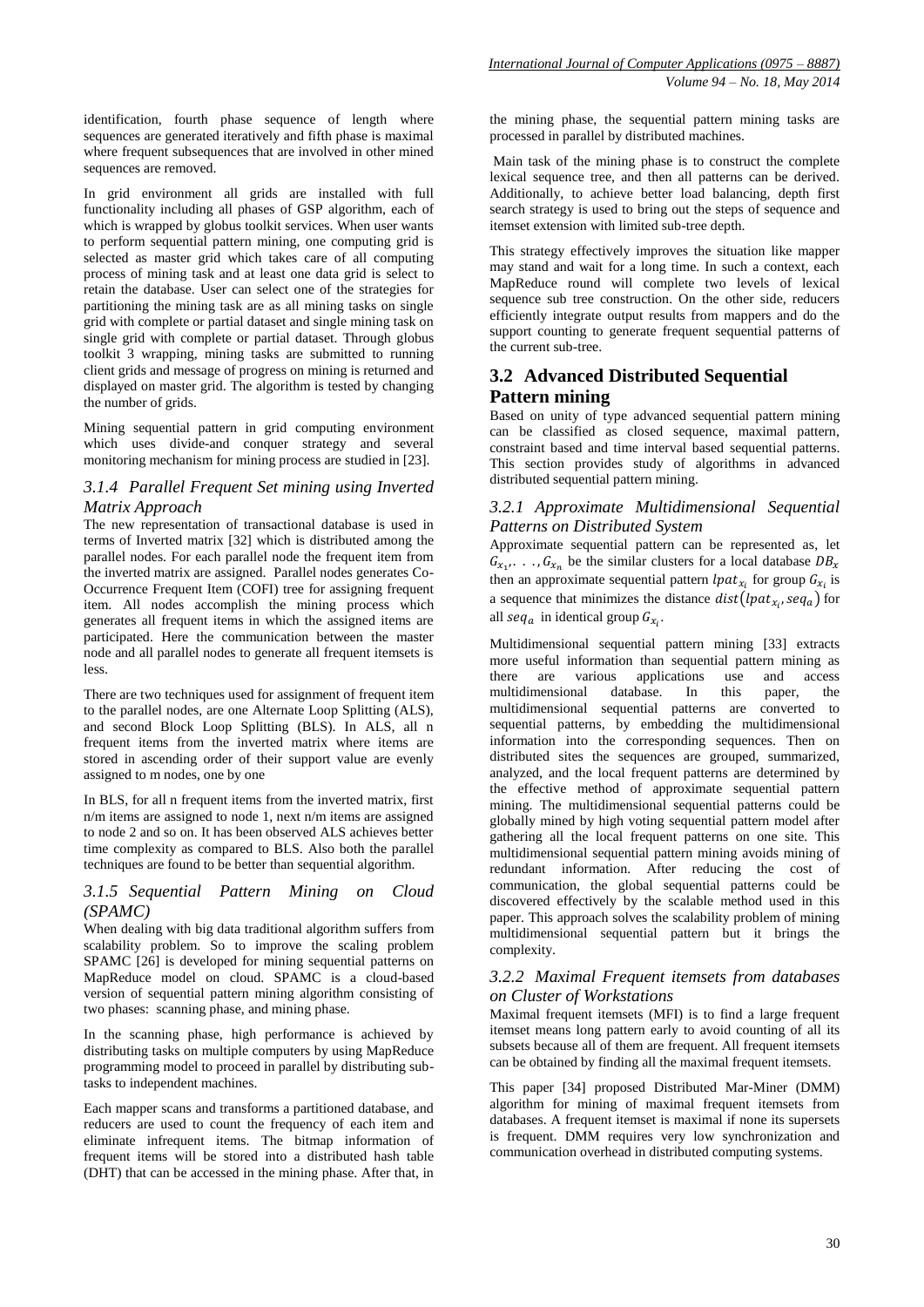DMM has mainly two phases are the local mining phase and the global mining phase. During the local mining phase, the local maximal frequent itemsets are discovered by mining local database on each node then they form a set of maximal candidate itemsets for the top down search in the subsequent global mining phase. A novel data structure prefix tree is developed to assist the storage and counting of the global candidate itemsets of different sizes. The global mining phase makes use of the prefix tree to work with any local mining algorithm. DMM is implemented on a cluster of workstations and evaluated its performance for various cases. DMM demonstrates better performance than other sequential and parallel algorithms, and its performance is also scalable for large maximal frequent itemsets in databases.

### *3.2.3 Time Interval based distributed sequential pattern mining*

Sequential pattern mining with time intervals [35] [36] can be represented as Let  $I = \{i_1, i_2, ..., i_n\}$  be a set of items. A transaction  $t$  is a list of alphabetically sorted items. A  $t$  has time-stamp information denoted by  $t.$  time. The time interval extended sequence  $t_s$  is a list of transactions with time interval and is defined as:

 $t_s = \langle -D(t_1, t_1) - t_1, -D(t_1, t_2) - t_2, -D(t_1, t_3) \rangle$  $t3,...,-Dt1,tm-tm$   $t1.time \leq t2.time \leq t3.time \leq . . .$  $\leq t_m$ . time.

Here, D  $(t_{\alpha}, t_{\beta})$  is the time interval between  $t_{\alpha}$  and  $t_{\beta}$  which is defined by expression:

$$
D(t_{\alpha},t_{\beta})=d_n\mid n=\left|\frac{t_{\beta}.time-t_{\alpha}.time}{\Delta t}\right|
$$

 $\Delta t$  is a user-defined parameter and determines the unit of time interval partition.

### *3.2.3.1 Profiling Node Conditions of Distributed System with Sequential Pattern Mining*

Distributed monitoring systems normally generates huge amount of log data so that the problem of combining and summarizing the data is occurred. This paper [37] focuses on node conditions occurring in many computing nodes, which is called as node condition profile and can be considered as frequent occurring node condition patterns.

A sequential pattern mining with time interval is used for extracting computing node condition profiles from set of locally monitored results. Each node monitors its local node condition with m-monitor components and reports its monitoring result to aggregation node.

An aggregation node, executes sequential pattern mining for extracting node-condition profile, receives set of monitored results which are considered as one sequence from n-nodes. Extracted node condition profiles are useful to reduce the size of log data by replacing detailed logs to extracted profiles. As a result, the profiles help us to understand the condition of entire system easily.

#### *3.2.3.2 Hiding prioritized sensitive patterns over distributed progressive sequential data streams*

The key goal for privacy preserving distributed sequential data mining [38] is to permit computation of aggregate statistics over an entire data set without compromising the privacy of sensitive data of the participating or cooperative data sources.

On the basis of support counts and time at which the sensitive item set crosses the minimal threshold requirement hiding of

sensitive patterns has been prioritized. There are different partitions of different distributed methods like horizontal, vertical and arbitrary are used to hide co-occurring sensitive patterns. Prioritized sensitive patterns are blocked into two phases.

In first phase, the source data at the collaborating party side hides the prioritized itemset which may disclose co-occurring sensitive patterns when all the itemsets of the blockset crosses the user threshold.

In second phase at trusted third party side; when we compute the integration of itemsets for collaborating parties, some of the newly produced co-occurring sensitive patterns may expose an important hidden knowledge were blocked. All the distributed partitions are effectively executed and tested with synthetic datasets.

### **3.3 Taxonomy of Distributed Sequential pattern mining**

Figure 1 shows the taxonomy of distributed sequential pattern mining algorithms we have studied above.



#### **Figure 1: Taxonomy of Distributed Sequential Pattern Mining**

### **4. COMPARATIVE STUDY**

This section will provide the comparative study of basic distributed sequential pattern mining algorithms and advanced distributed sequential pattern mining algorithms.

# **4.1 Comparative study on Distributed sequential pattern mining**

In this paper we already discussed different sequential pattern mining algorithms on distributed environment like PTDS, CLAP, SPM on Grid, Parallel frequent set mining and SPMAC.

Table 1 provides the comparative study of distributed sequential pattern mining algorithms. Comparison is based on environment used, method and various evaluation parameters used in respective algorithms. Experimental results of all the distributed sequential pattern mining algorithms with various approaches are discussed with advantages and limitations.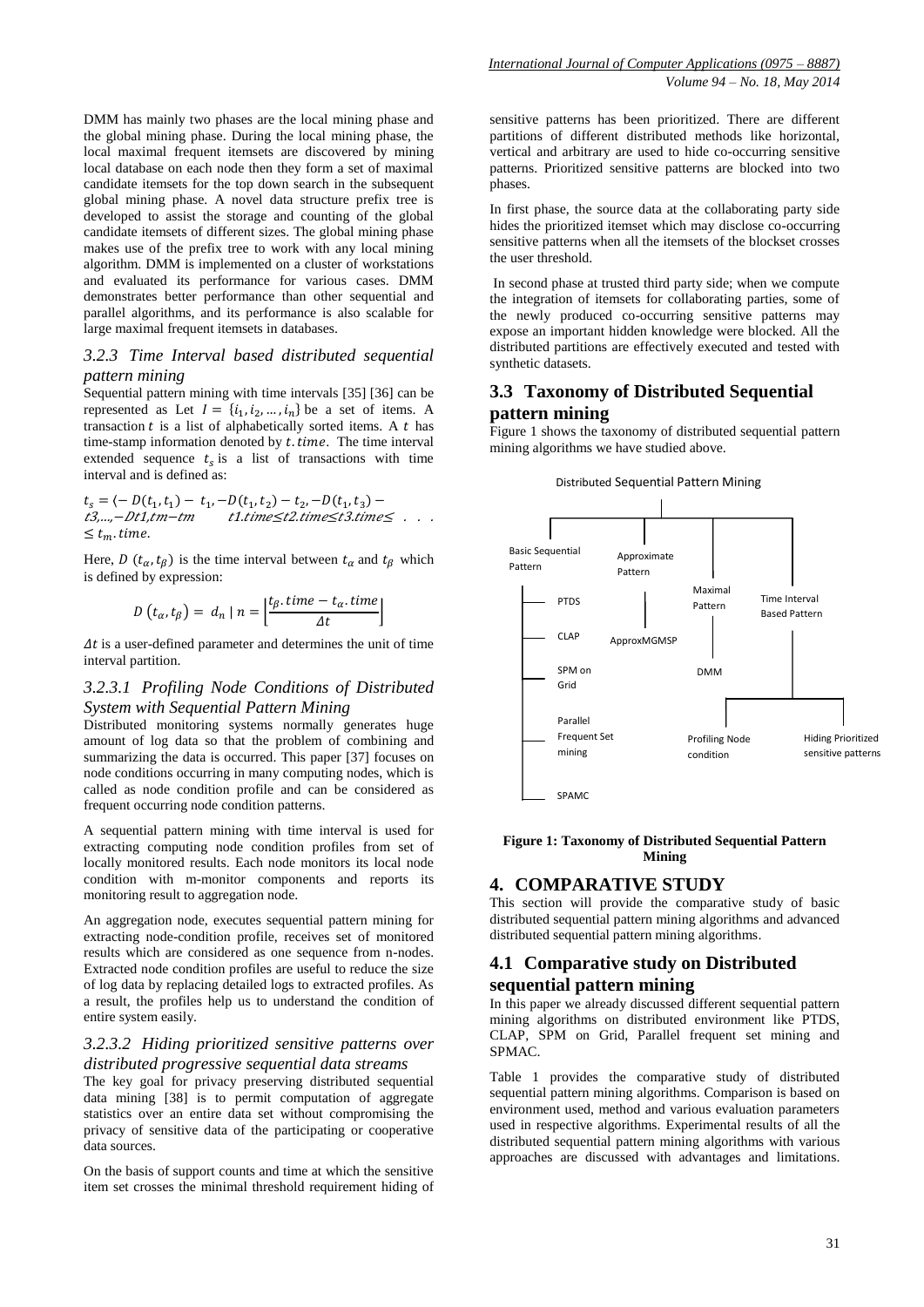| <b>Algorithms</b>               | <b>Parameters</b>           |                                                                 |                                             |  |
|---------------------------------|-----------------------------|-----------------------------------------------------------------|---------------------------------------------|--|
|                                 | <b>Environment</b>          | <b>Methods</b>                                                  | <b>Evaluation Parameters</b>                |  |
| <b>PTDS</b>                     | Apache Hadoop               | Pattern Growth Approach and<br><b>Transaction Decomposition</b> | Execution Time, No. of computers            |  |
| CIAP                            | Distributed<br><b>Sites</b> | Pattern Growth                                                  | Query Execution time                        |  |
| SPM on Grid                     | Grid                        | Apriori                                                         | Execution Time, No. of Grid<br><b>Nodes</b> |  |
| Parallel Frequent<br>set Mining | Parallel Nodes              | Inverted Matrix and COFI Tree                                   | Execution Time, No. of Nodes                |  |
| <b>SPAMC</b>                    | Cloud                       | Vertical Bitmap                                                 | <b>Execution Time</b>                       |  |

**Table 1: Comparison of distributed sequential pattern mining algorithms**

PTDS and CLAP algorithms are based on pattern growth approach. The PTDS implementation and performance evaluation is done on Hadoop MapReduce framework. The sequence dataset considered is of China Mobile Corporation where number of sequences is 16 million, and the number of items is more than 200. The experimental results of the scalability of PTDS are compared with the PrefixSpan-based parallel method where it proves the better performance on different datasets since PTDS reduces the number of times of MapReduce passes and accelerates the pattern growth. Table 2 shows speedup and efficiency of PTDS algorithm

**Table 2: Speedup and efficiency of PTDS algorithm**

| Number of | <b>Time</b> | <b>Speedup</b> | <b>Efficiency</b> |
|-----------|-------------|----------------|-------------------|
| computers | (second)    |                |                   |
| 32        | 1621        | 25.74          | 80.44%            |
| 64        | 899         | 46.33          | 72.40%            |
| 128       | 481         | 86.88          | 67.87%            |
| 256       | 305         | 138.9          | 54.30%            |

The experimental results of speedup are shown in Figure 2.The support threshold is set to 60%. The speedup of PTDS is increasing with the number of computers and is consistently higher.



**Figure 2: Speedup of PTDS**

The performance of CLAP algorithm depends on depth limited pattern growth for cross-database pruning and bloom filter based message exchanging between sites. Experimental comparisons in the paper demonstrated that CLAP considerably outperforms other simple methods.

The implementation uses datasets of two groups (strong dense and weak sparse) of synthetic datasets generated from an IBM quest data generator [39] as shown in table 3. The system

runtime mainly consists of constructing bloom filters containing length-l patterns for each site and the maximum collaborative mining time on a site.  $(l=3)$ . Table 3 also shows overall system runtime.

**Table 3: System runtime of CLAP algorithm**

| <b>Database</b>      | $CLAP(S_1)$ | <b>System Runtime</b> |  |
|----------------------|-------------|-----------------------|--|
|                      | (Seconds)   | (Seconds)             |  |
| Weak sparse          | 5.84        | 411.78                |  |
| <b>Strong Sparse</b> | 448.43      | 499.51                |  |

The CLAP distributed mining framework can be extended to handle other patterns, such as constrained frequent item-sets and closed frequent patterns.

In SPM on grid paper the test data sets are generated by the data generator to prove the effectiveness of GSP algorithm in grid computing environment. It uses globus toolkit as a grid computing environment. The experimental results show that the proposed grid computing environment provides a flexible and efficient platform for mining sequential patterns. In table 4 results show that the more grids for computing, the more speedups can be gained.

**Table 4: Speedup of SPM on grid algorithm**

| Grid<br><b>Node</b> |             | Min. Support= 0.75   Min. Support= 0.3 |        |              |  |
|---------------------|-------------|----------------------------------------|--------|--------------|--|
|                     | <b>Time</b> | <b>Speed</b>                           | Time   | <b>Speed</b> |  |
| 16                  | 1.08        | 1.17                                   | 481.96 | 484.59       |  |
| 8                   | 1.01        | 1.05                                   | 462.24 | 464.73       |  |
| $\overline{4}$      | 1.02        | 1.07                                   | 425.86 | 428.15       |  |

Though the performance of SPM on grid is significant it can be further improved for data partitioning approach and job assignment strategies.

The parallel frequent set mining using inverted matrix and COFI tree is implemented using JAVA RMI. The parallel implantation is tested on a cluster of six nodes. Experiments are carried out on mushroom database.

As shown in Figure 3 and 4 experimental results are carried out for ALS and BLS algorithms. Figure 4 shows that ALS approach is efficient in terms of execution time than the BLS approach. Experimental results as shown in Figure 3 and 4 proved that, in both the techniques, as number of processing nodes increases, the processing time decreases, for the given support value.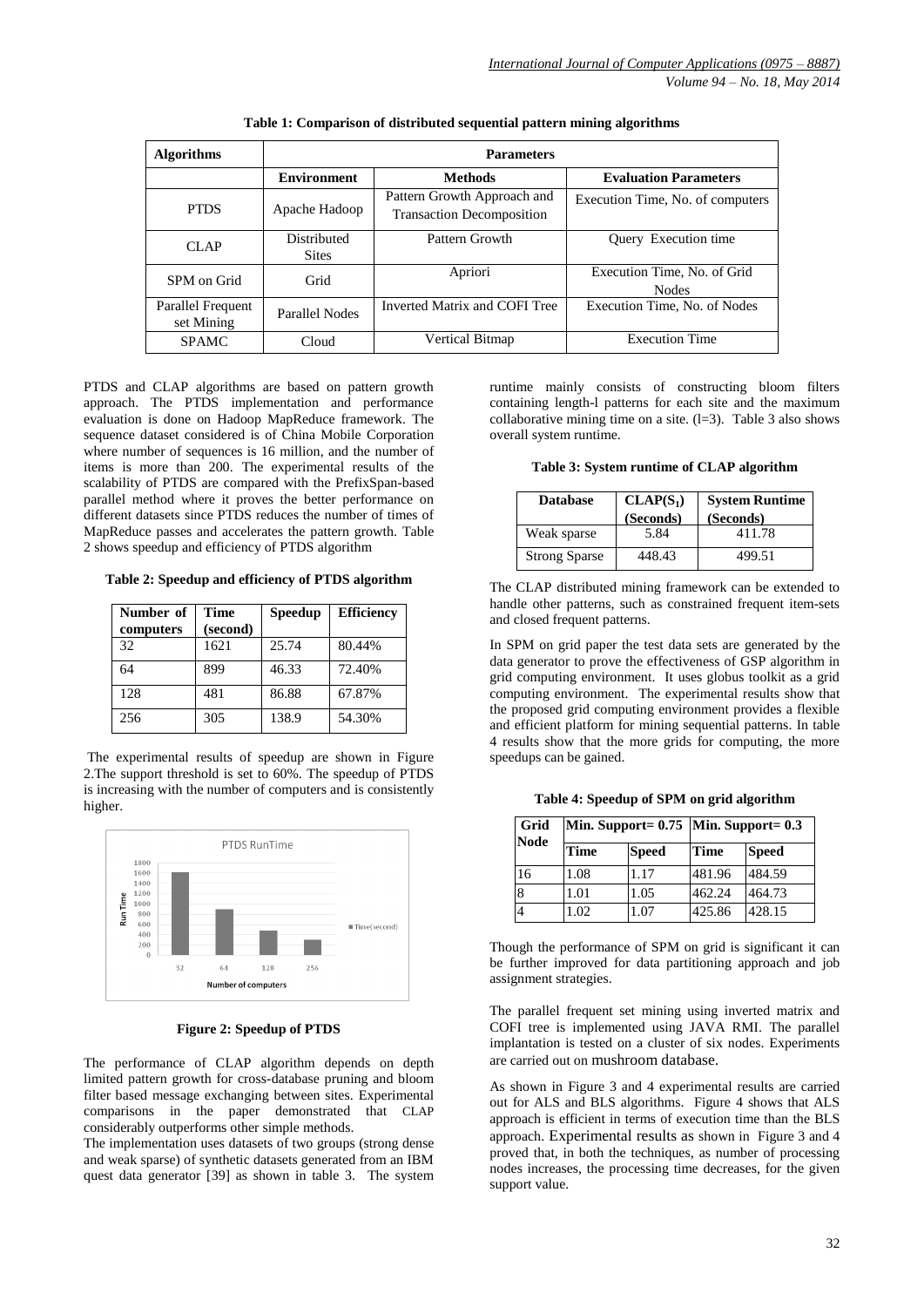



**Figure 4: Average runtime vs. support**

The SPAMC algorithm is implemented on Hadoop MapReduce framework in a cloud environment consisting of 32 machines. To verify the capability of sequential pattern mining on big data, experiments are performed to execute SPAMC and DPSP [40] on the synthetic dataset with up to

12.8 million transactions. DPSP is the state-of-the-art sequential pattern mining algorithm on the cloud computing environment.

Experimental results prove that SPAMC can significantly reduce mining time with big data, achieve extremely high scalability and load balancing in cluster environment.

# **4.2 Comparative study on advanced distributed sequential pattern mining types**

Based on the unity of patterns classification of advanced distributed sequential pattern mining are approximate multidimensional, maximal patterns and time interval based patterns. The comparative study of sequential pattern types on distributed environment is done in this section. The comparison of all the reviewed algorithms is done on the basis of sequence type, environment used, methods and various evaluation parameters like execution time, dimensions, number of nodes.

In ApproxMGMSP an experimental result are carried out on synthetic dataset and it proves efficiency in mining multidimensional sequential patterns. For effectiveness analysis of ApproxMGMSP, a general evaluation method is applied that can evaluate the accuracy of the approximation in terms of how well it finds the real underlying patterns in the data and whether or not it generates any spurious patterns. The experiments show that algorithm is scalable but brings a high degree of complexity

In DMM it analyzes the characteristics of the algorithm in terms of speedup and sizeup. All tests were performed on synthetic datasets using 8-node cluster. The DMM largely reduces the number of synchronizations required between processing nodes. Experimental results show good speedup and sizeup for distributed mining of maximal patterns.

In Profiling Node Conditions of distributed system paper time interval based sequential pattern mining is proposed. The extracted profiles represent sets of event sequence with time interval which are frequently occurred at computing nodes. By using extracted node condition profiles, it is possible to not only reduce the size of log data by replacing detailed logs to extracted profiles. As a result, the profiles help us to understand the condition of entire system easily.

Table 5 shows comparative analysis of approximate, maximal and time interval based algorithmic approaches.

| <b>Algorithms</b>     | <b>Parameters</b>    |                    |                              |                              |
|-----------------------|----------------------|--------------------|------------------------------|------------------------------|
|                       | <b>Sequence Type</b> | <b>Environment</b> | <b>Methods</b>               | <b>Evaluation Parameters</b> |
| ApproxMGMSP           | Approximate          | Distributed        | Multidimensional             | Execution Time,              |
|                       |                      | <b>Sites</b>       | sequence mining              | <b>Dimensions</b>            |
| <b>DMM</b>            | Maximal              | Linux Cluster      | <b>Prefix Tree Structure</b> | Execution time.              |
|                       |                      |                    |                              | Database size per node       |
|                       |                      |                    |                              | and No. of Nodes             |
| <b>Profiling Node</b> | Time Interval        | Distributed        | Aggregation                  |                              |
| Conditions            |                      | <b>Nodes</b>       | Mechanism                    |                              |
| Hiding                |                      |                    | Horizontal, vertical         | Length of Period of          |
| Prioritized           | Time Interval        | Distributed        | and arbitrary data           | Interest                     |
| Sensitive             |                      | <b>Nodes</b>       | distribution                 |                              |
| Patterns              |                      |                    |                              |                              |

**Table 5: Comparison of advanced distributed sequential pattern mining algorithms**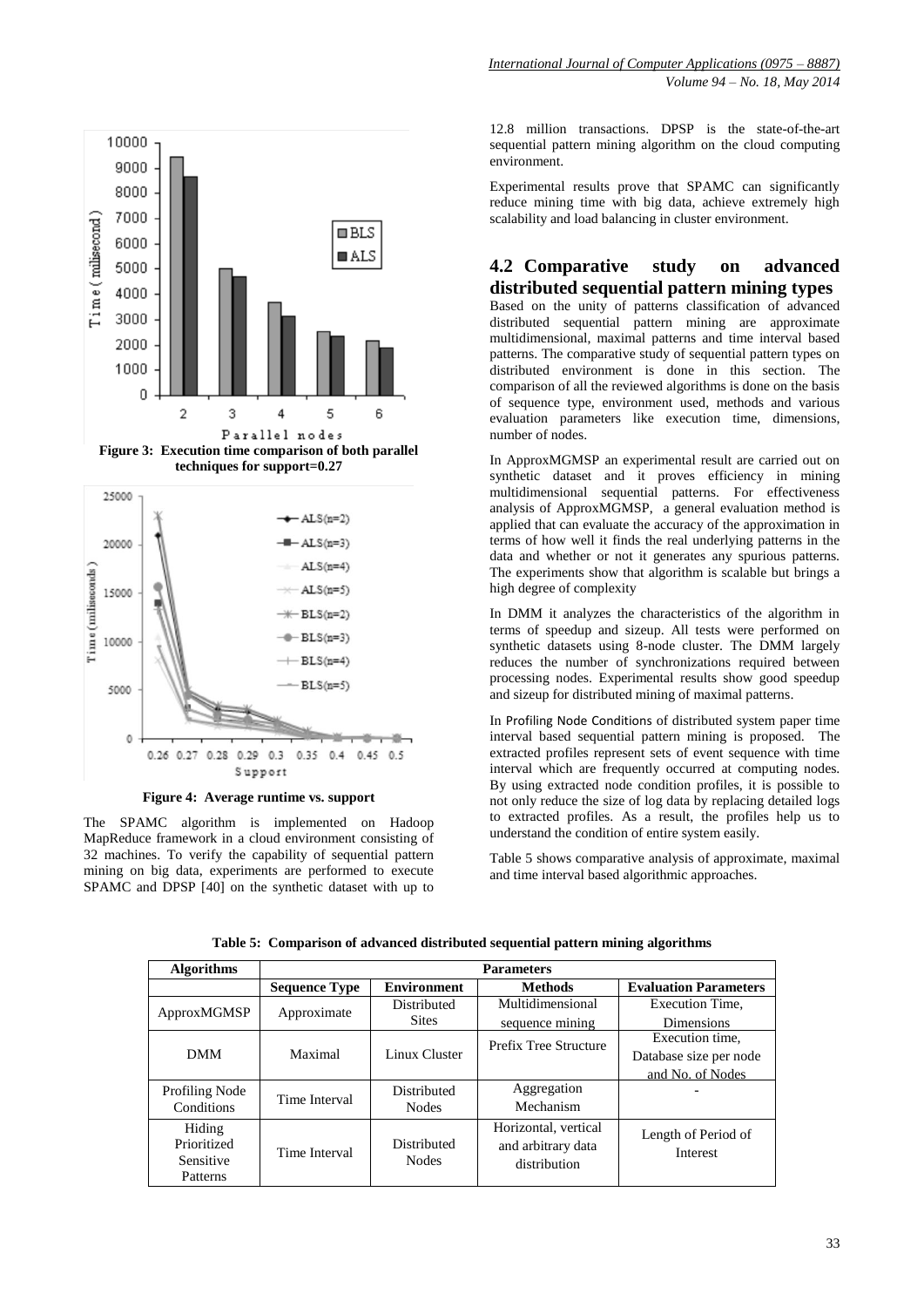# **5. CONCLUSION AND FUTURE SCOPE**

The intension of this paper is to review the distributed sequential pattern mining algorithms and advanced distributed sequential pattern mining algorithms. Our studies in sequential pattern mining on distributed area conclude that execution speed and scaling problem can be solved by distributed mining. The challenging issue to work with distributed environment is required scalable and powerful hardware to give better performance and finding the globally sequential patterns. Performance of distributed sequential pattern mining can be evaluated by increasing the size of database on each node, calculating the execution time and increasing the number of nodes.

There are various types of sequential pattern mining like approximate patterns, maximal pattern, constraint based, closed sequence, and time interval based patterns. More research is required in sequential pattern mining based on the advanced types like constraint based and closed sequences feature on distributed environment.

### **6. REFERENCES**

- [1] Agrawal R, Imielinski T, Swami A 1993. "Mining association rules between sets of items in large databases", in Proceedings of ACM-SIGMOD, Washington.
- [2] R. Agrawal, R. Srikant, 1995. "Mining Sequential Patterns", in Proceedings of the International Conference on Data Engineering (ICDE), Taipei, Taiwan.
- [3] Jiawei Han, Hong Cheng, Dong Xin, Xifeng Yan, 2007. "Frequent pattern mining: current status and future directions". Data Mining Knowledge Discovery.
- [4] Han J., Dong G., Mortazavi-Asl B., Chen Q., Dayal U., Hsu M.-C., 2000. "Freespan: Frequent pattern-projected sequential pattern mining", in Proceeding of International Conference on Knowledge Discovery and Data Mining (KDD'2000).
- [5] Jian Pei, Jiawei Han, Behzad Mortazavi-Asl, Jianyong Wang, Helen Pinto, Qiming Chen, Umeshwar Dayal, Mei-Chun, 2004. "Mining Sequential Patterns by Pattern-Growth : The PrefixSpan Approach". IEEE Transaction on Knowledge and Data Engineering.
- [6] Liu Pei-yu, Gong Wei, Jia Xian, 2011. "An Improved PrefixSpan Algorithm Research for Sequential Pattern". In Proceedings of IT in Medicine and Education (ITME).
- [7] Jinlin Chen, 2010. "An UpDown Directed Acyclic Graph Approach for Sequential Pattern Mining". IEEE Transaction on Knowledge and Data Engineering.
- [8] Kamber M, Han J, Chiang JY, 1997. "Metarule-guided mining of multi-dimensional association rules using data cubes", in Proceedings of International conference on knowledge discovery and data mining, Newport Beach.
- [9] Pasquier N, Bastide Y, Taouil R, Lakhal L, 1999. "Discovering frequent closed itemsets for association rules", in Proceedings of Seventh International conference on database theory (ICDT'99), Jerusalem, Israel.
- [10] Pei J, Han J, Mao R, 2000. "CLOSET: an efficient algorithm for mining frequent closed itemsets', in Proceedings of ACM-SI0MOD international workshop data mining and knowledge discovery (DMKD'00), Dallas.
- [11] Bayardo RJ, 1998. "Efficiently mining long patterns from databases", in Proceedings of ACM-SIGMOD international conference on management of data (SIGMOD'98), Seattle, WA.
- [12] Grahne G, Lakshmanan L, Wang X, 2000. "Efficient mining of constrained correlated sets", in Proceedings of the International conference on data engineering (ICDE'00), San Diego, CA.
- [13] Bonchi F, Lucchese C, 2004. "On closed constrained frequent pattern mining", in Proceedings of International conference on data mining (ICDM'04), Brighton, UK.
- [14] Liu J, Paulsen S, Sun X, Wang W, Nobel A, Prins J, 2006. "Mining approximate frequent itemsets in the presence of noise: algorithm and analysis", in Proceedings of SIAM international conference on data mining (SDM'06), Bethesda, MD.
- [15] Yan, X., Han, J., and Afshar, R., 2003. "CloSpan: Mining closed sequential patterns in large datasets". Third SIAM International Conference on Data Mining (SDM), San Fransico, CA.
- [16] Chun-Sheng Wanga, Ying-Ho Liub, Kuo-Chung Chuc., "Closed inter-sequence pattern mining ". The Journal of Systems and Software, volume 86, 2013.
- [17] Jian Pei, Jiawei Han, Wei Wang, "Constraint-based sequential pattern mining: the pattern growth methods", The Journal Intelligent Information System, Vol. 28, No.2, pp. 133 –160, 2007.
- [18] Di Wu, Xiaoxue Wang, Ting Zuo, Tieli Sun, Fengqin Yang , 2010. "A Sequential Pattern Mining algorithm with time constraints based on vertical format". 2nd International Conference on Information Science and Engineering (ICISE), vol. no. 4, pp.3479-3482.
- [19] Burdick D, Calimlim M, Gehrke J, 2001. "MAFIA: a maximal frequent itemset algorithm for transactional databases", in Proceedings of International conference on data engineering (ICDE'01), Heidelberg, Germany, pp 443–452.
- [20] Luo C, Chung S. , 2005. "Efficient mining of maximal sequential patterns using multiple samples", in Proceedings of SIAM international conference on data mining (SDM'05), Newport Beach, CA, pp 415–426.
- [21] Guralnik V, Karypis G., 2004. "Parallel tree-projectionbased sequence mining algorithms". Parallel Computing, pp 443-472.
- [22] Cong S, Han J, Padua D., 2005. "Parallel mining of closed sequential patterns", in Proceeding of Eleventh ACM SIGKDD International Conference on Knowledge Discovery in Data Mining, Chicago, USA, pp. 562-567.
- [23] Chih-Hung Wu, Yu-Chieh Lo, 2006. "Mining Sequential Patterns on a Grid-Computing Environment". IEEE International Conference on Systems, Man, and Cybernetics, Taipei, Taiwan.
- [24] Chih-Hung Wu, Chih-Chin Lai, Yu-Chieh Lo, 2012. "An empirical study on mining sequential patterns in a grid computing environment". Expert Systems with Applications, pp. 5748–5757.
- [25] Shaochun Wu, Genfeng Wu, Shenjie Jin, 2004. "Pre-Clustering based Sequential Pattern Mining". Fourth